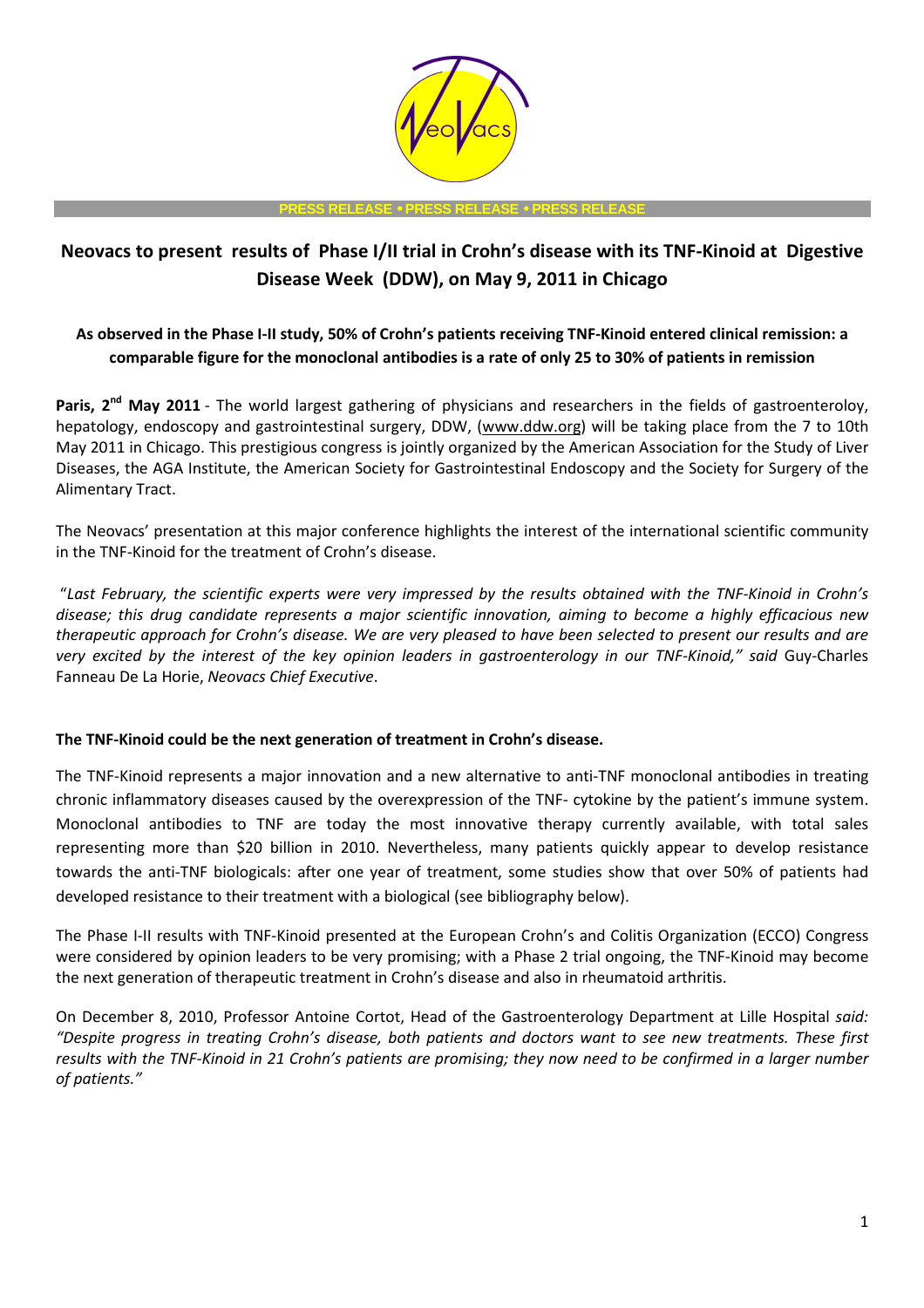## **A reminder of the Phase 1-2 final results, TNF-K- 001:**

The study was performed on 21 patients and the following observations were highlighted:

- A very good safety profile of the TNF-Kinoid : after more than 2.5 years of follow up for few patients, no major adverse effect has been reported. nor has any unusual infection been observed;
- A clear induction of an immune response to TNF : the production of anti-TNF antibodies has been detected in 17 out of the 21 patients ;
- A high remission rate observed : 1 patient in 2 is in clinical remission one month after dosing( according to  $CDAI < 150$ );
- **The presence of antibody at Week 8 is associated with remission at week 12** 
	- o Patients with antibody to TNF at week 8 (14 out of the 21 in the study) had a more than 50% chance of being in clinical remission at Week 12. By contrast, patients without antibody at week 8 (7 out of
		- 21) had a low probability (14%) of being in clinical remission at Week 12;
- A reduction in intestinal inflammation and evidence of mucosal healing: during the study, the evolution of calprotectin in the stools was also followed in ten patients. Calprotectin is a marker for intestinal inflammation. The results showed a normal calprotectin level in 7 of the ten patients at week 12, a sharp decline over baseline in most cases, indicative of a substantial reduction in inflammation of the intestinal mucosa. Further, colonoscopies undertaken in 9 patients showed mucosal healing in 6 of them.

#### **About Crohn's disease**

- Crohn's disease is a chronic inflammatory disorder that can affect any segment of the digestive tract. (1) It is most frequently diagnosed between the ages of 20 and 30, and it has a prevalence in France of approximately one person per thousand of population. Its incidence is estimated at **5 patients per 100,000 population** per year. (1)
- Given its high incidence in young adults, the chronic and evolving natural course of the disease, the significant associated morbidity, and its impact on patient quality of life, Crohn's represents a **serious public health problem**.(2)
- Today, there is no cure for Crohn's disease. The objectives of today's therapies are sustained control of disease activity and providing patients with a satisfactory quality of life.
- Immunomodulators, and especially **TNF inhibitors**, which were a major advance in the fundamental treatment approach to severe disease manifestations, **have clear limitations**: Multiple studies have shown that, in long-term use, at least 20% of patients do not respond to TNF inhibitors(3) and, after only one year of use, only one patient in two is still a responder. (4, 5, 6)
- Given the limitations of current treatment options, Crohn's disease remains an area of significant unmet medical need, and consequently many patients today do not have access to satisfactory therapy.

## *Bibliography*

- 1. HAS. ALD 24. Guide médecin sur la maladie de Crohn. Mai 2008
- 2. PIRONT P et al. Revue de l'épidémiologie de la maladie de Crohn en Europe.*Acta Endoscopica* 2003;33(2) : 199-205.
- 3. LICHTIGER S. et *al*. The CHOICE trial: adalimumab demonstrates safety, fistula healing, improved quality of life and increased work productivity in patients with Crohn's disease who failed prior infliximab therapy.*Aliment PharmacolTher* 2010;32: 1228–39.
- 4. HANAUER SB. et al. Maintenance infliximab for Crohn's disease: the ACCENT I randomised trial. *Lancet*. 2002;359(9317):1541-9.
- 5. COLOMBEL JF et al. Adalimumab for maintenance of clinical response and remission in patients with Crohn's disease: the CHARM trial. *Gastroenterology* 2007.
- 6. SCHREIBER et al. Maintenance therapy with certolizumabpegol for Crohn's disease..NEJM 2007.

#### **About Neovacs®**

Neovacs® is a biotechnology company focused on an active immunotherapy technology platform (Kinoids™) with applications in autoimmune diseases and other chronic conditions. Neovacs® proprietary technology, protected by five patent families, aims to induce a polyclonal immune response from the patient's own immune system targeting an over-expressed cytokine. Neovacs®' current portfolio consists of 3 drug candidates: TNF-Kinoid, IFNα-Kinoid and VEGF-Kinoid. The company's lead immunotherapy program (TNF-Kinoid) targets TNF-mediated chronic inflammatory diseases. For TNF-Kinoid, a Phase I/II clinical trial in Crohn's disease has been completed and Phase II trials in rheumatoid arthritis (RA) and Crohn's Disease are ongoing. The RA clinical study is also the focus of collaboration with the French diagnostics company BMD, with the goal of developing theranostic tools for personalized care in RA. Patient recruitment is complete in a Phase I/II trial of Neovacs®' second product candidate (IFNα -Kinoid, an immunotherapy targeting interferon alpha) in the treatment of lupus.